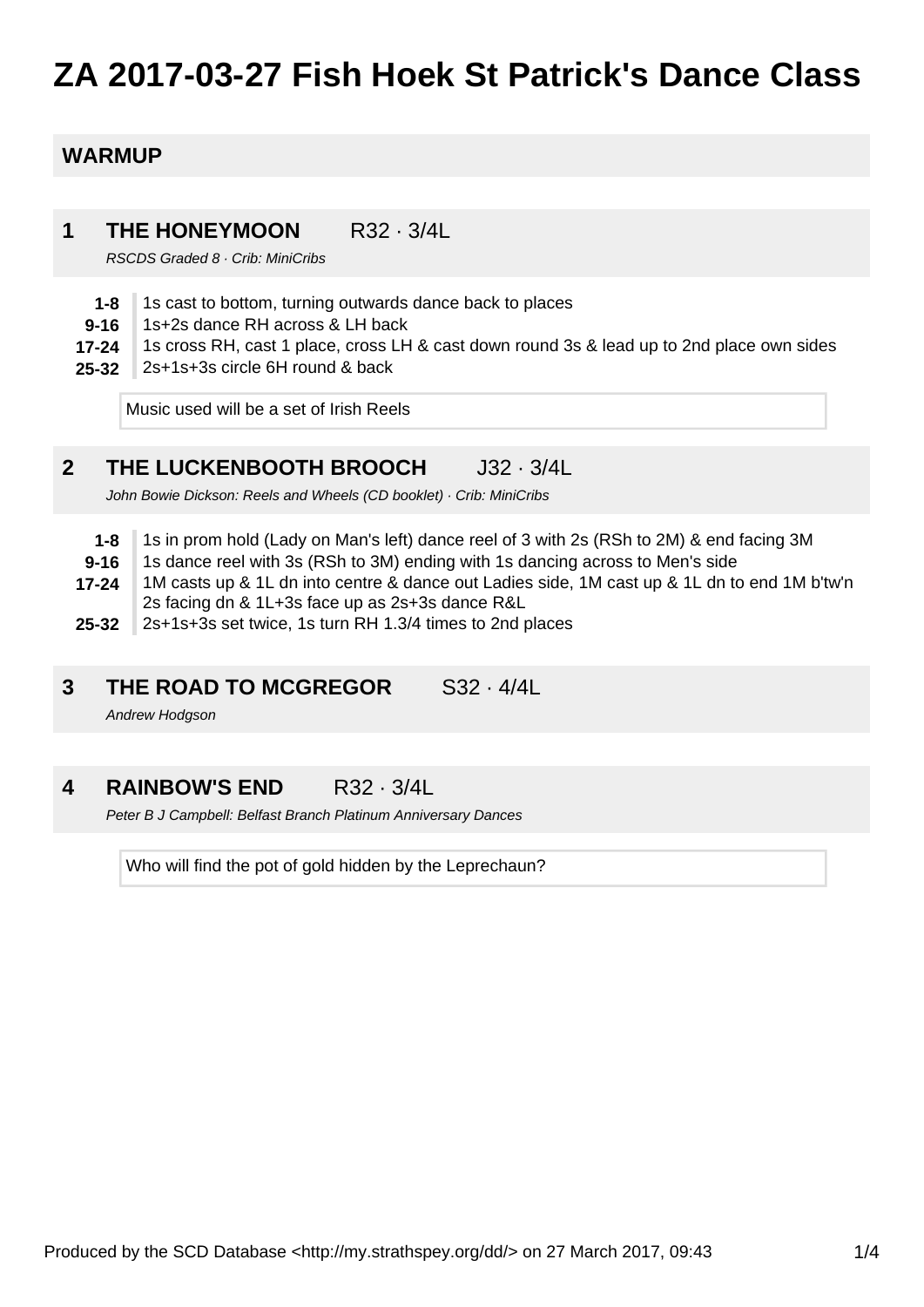## **5 LAND OF THE HEATHER HILLS** S32 · 4/4L

Barry Priddey: Capercaillie Book · Crib: MiniCribs

### 3s & 4s start on opp sides

- **1-8** 1s & 4s set, 1L followed by partner cast to dance Fig of 8 on Ladies side round 2L+3M & end diagonally facing 2M (partner behind her) **while** 4L followed by partner cast to dance Fig of 8 round 3L+2M & ends diagonally facing 3M (2s & 3s step up/down on bars 7-8)
- **9-16** 1s+4s dance 1/2 diagonal Alternating Tandem reel of 4 with 1st corners, 1s+4s pass LSh (1/2 turning other partner LH) & dance a 1/2 Alternating Tandem reel of 4 with 2nd corners & end passing LSh (1/2 turning other partner) & face 1st corners
- **17-24** 1s+4s repeat above reels, pass LSh & 1/2 turn other partner to end singly on opposite sides (from which they started) order 2 (1) 4 (3)
- **25-32** All dance 1/2 reels of 4 on sides, 1s+4s do not pass LSh but turn 2H to (3)(1) 4 2, all set & cross RH

#### **6 BEST SET IN THE HALL** J32 · 3/4L

Helen Greenwood: RSCDS XI VI 7 · Crib: MiniCribs

- **1-8** 1s set & 1L followed by partner casts below 3s, 1L crosses & casts up to face her 1st corner **while** 1M dances up the middle to face 1st corner
- **9-12** 1s set to 1st corners & dance RSh round each other into 3rd corner (pstn) **while** 1st corners dance in & turn right about to face their original position
- **13-16** 1s+1st crnr person set & 1st crnr persons dance RSh round each other into diag opp crnrs **while** 1s dance in & pivot to right to face 2nd crnrs
- **17-24** 1s repeat bars 9-16 with 2nd corners & end passing RSh to 2nd place opposite sides. (3)(1)(2)
- **25-32** 2s+1s+3s chase clockwise 1/2 way & turn partners RH

### **REFRESHMENT BREAK**

#### **7 THE DEIL AMANG THE TAILORS** R32 · 3/4L

RSCDS XIV 7 · Crib: MiniCribs

- **1-8** 1s+2s set & dance RH across 1/2 way, set & dance LH across 1/2 way back to place
- **9-16** 1s lead down the middle & back to top
- **17-24** 1s+2s dance Allemande
- **25-32** 2s+1s+3s circle 6H round & back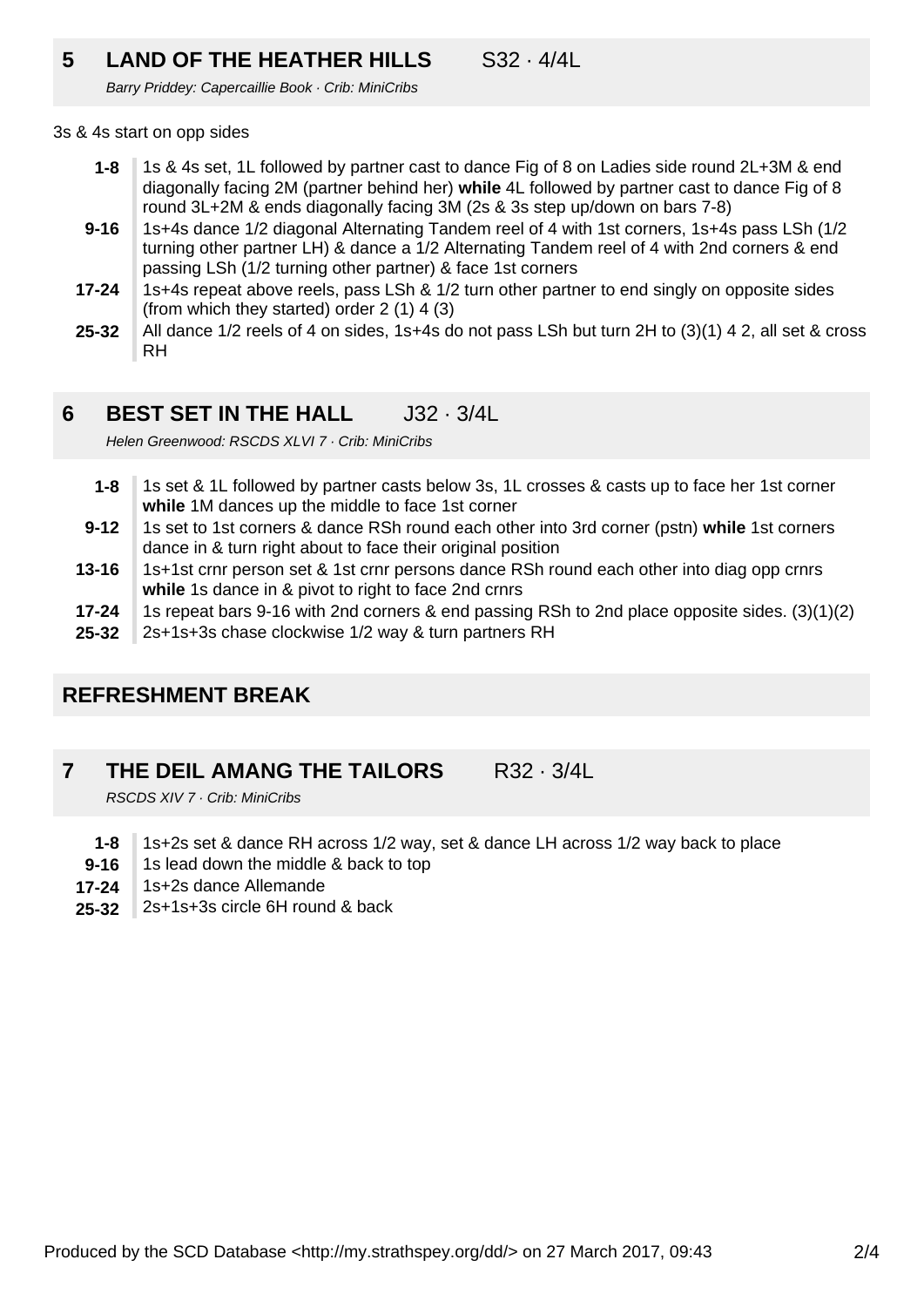### **8 THE WATERNISH TANGLE** J32 · 3/4L

Andrea Barfoot: The Skye Collection Vol 2 · Crib: MiniCribs

- **1-8** 1s cross down RH, set, cross down LH & set
- **9-16** 1s cross RH, change places on sides with 3s LH, 2s+1s cross RH & 3/4 turn LH on sides to form line of 4 across
- **17-24** 2s+1s dance the Targe :
	- **17-18** 1st & 2nd Ladies 3/4 turn RH **while** Men dance 1/4 way round anticlockwise
	- **19-20** 1st Man with 2nd Lady & 1st Lady with 2nd Man full turn LH
	- **21-22** 1st & 2nd Ladies 3/4 turn RH **while** Men dance 1/4 way round anticlockwise
	- **23-24** 1st Man with 2nd Lady & 1st Lady with 2nd Man turn LH to end on sides to 2(1)3
- **25-32** 1s cross down below 3s, cast up, dance up between 2s & cast to 2nd place

### **9 THE DREAM CATCHER** S96 · 4S

Eileen Orr: RSCDS XLV 9 · Crib: MiniCribs

- **1-8** All circle 8H round & back
- **9-16** 1s+3s dance the Swirl: Turn partner RH into Allemande hold & dance LSh round other couple 1/2 way, dance LH across & swirl to face side couples (BtoB with ptnr & Lady facing Man)
- **17-24** All dance reels of 4 across
- **25-32** All set & dancing couples dance out between side couples, cross & cast to change places RH with partner back into places
- **33-40** All set & advance with partners, retire diagonally with corners & set
- **41-48** 1L+4M dance R&L with 3L+2M (on diagonal)
- **49-56** 1M+2L dance R&L with 3M+4L (other diagonal)
- **57-64** All set with corners, Adv+Ret with partners & set
- **65-88** 2s & 4s repeat bars 9-32
- **89-96** All circle 8H round & back

### **10 THE FIRST RAIN OF SPRING** J32 · 3/3L

Wouter Joubert: RSCDS XLIX 4 · Crib: MiniCribs

- **1-8** 1s dance down, cast up round 3s, meet, dance up to 1st place facing out. 1s+2s 1/2 turn (Men LH, Ladies RH)
- **9-16** 2s+1s dance double Figs 8 (1s cross up, 2s cast to start)
- **17-20** 1s+3s 3/4 turn RH into line up/down in middle facing partner & set
- **21-28** 1s+3s dance 1/2 Celtic Reel:
	- **21-22** 1s+3s pass partner RSh

**23-24** 1M+3L dance clockwise **while** 1L+3M dance 3/4 round each other LSh to face partners in line across

**25-26** 1s+3s pass partner RSh

**27-28** 1L+3M dance clockwise **while** 1M+3L dance 3/4 round each other LSh to face partners in line up/down set

**29-32** 3s+1s 3/4 turn partners RH to sidelines & 2s+3s+1s set